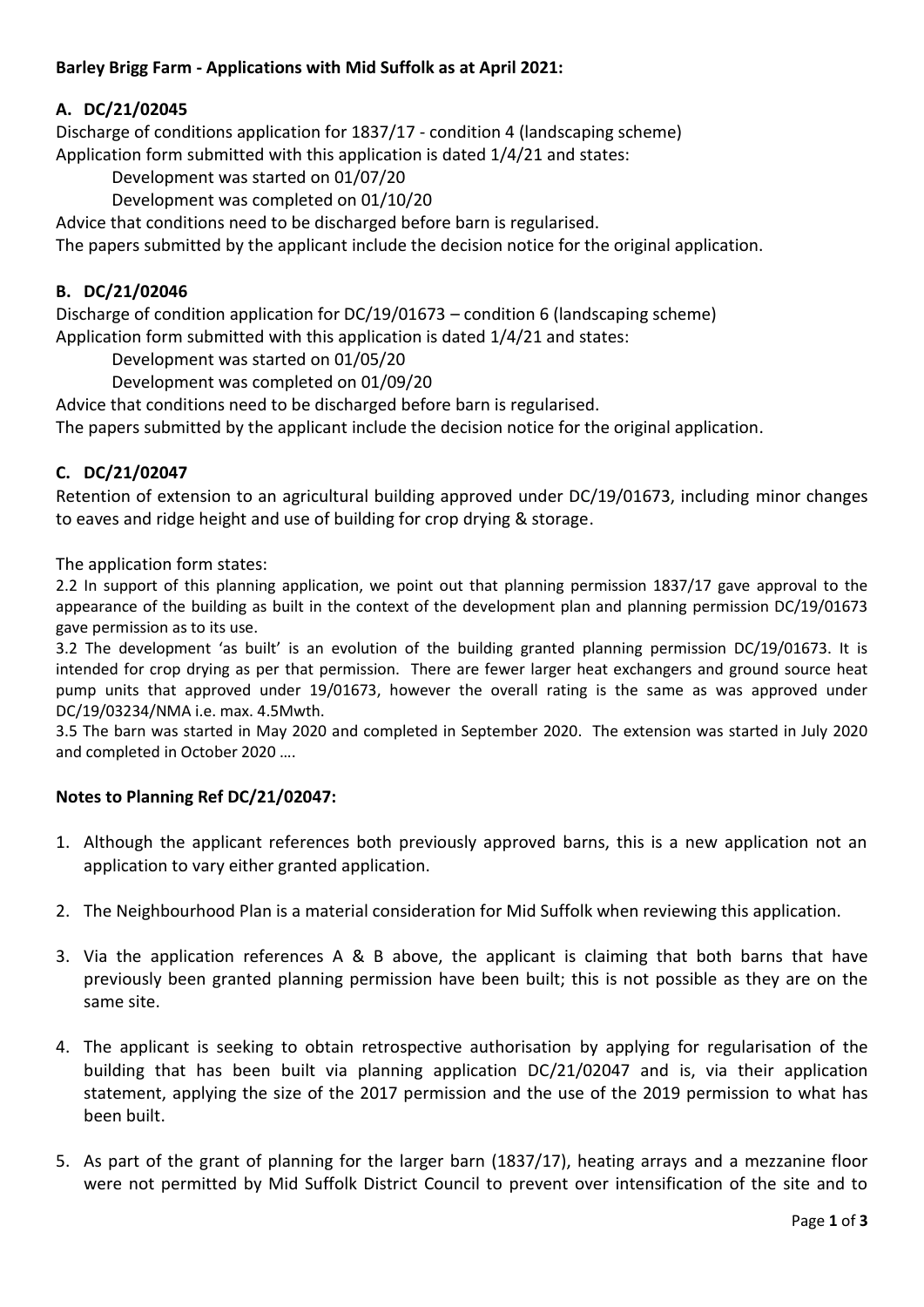allow them to retain control. The applicant stated in their application in 2019 that the proposed smaller barn (DC/21/01673) would result in fewer vehicle movements than the larger already permitted barn, this smaller barn was granted permission with a heating array.

- 6. None of the 3 applications referenced contain any information on what will be dried in the barn over the course of 12 months. There is mention of the crops from the applicants field being dried on site rather than off site but this would only be during harvest time which covers 3 months of the year.
- 7. Although the planning statement for DC/21/02047 references the existing building permitted in 2008, this is not included in the red line plan and should be ignored when reviewing the application to regularise the barn as-built.
- 8. More details of the previously granted applications can be found below, and full details on the Mid Suffolk planning portal: <https://www.midsuffolk.gov.uk/planning/application-search-and-comment/>

## **Information from planning applications referenced in DC/21/02047**

Plans for applications previously granted permission and aerial view of what has been built.



# Aerial Photo August 2020

Plan from 1837/17 Plan from DC/19/01673